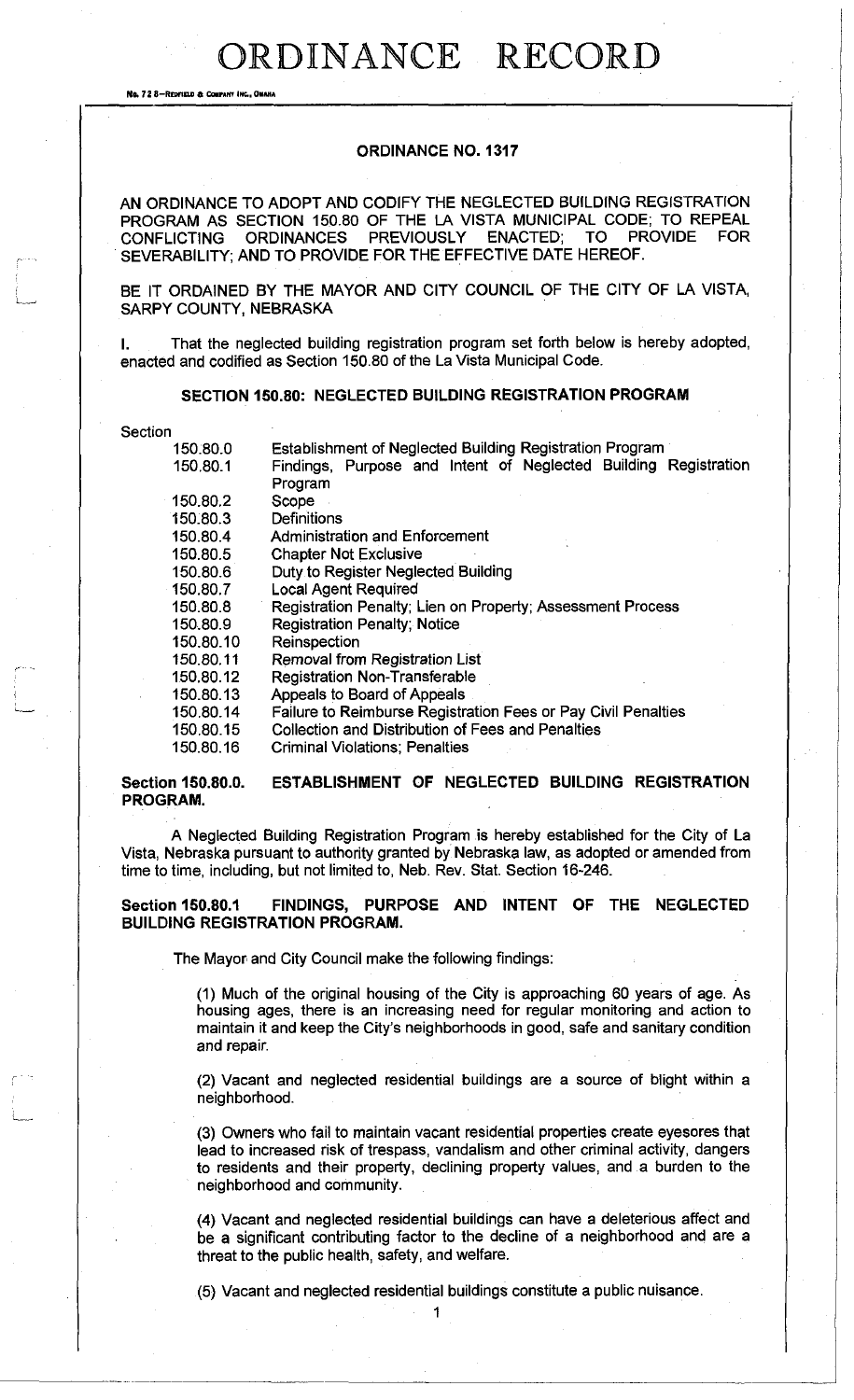#### No. 72 8-**R**EDFIELD ft **<sup>C</sup>** WMHT **I**NC., **O**MAHA

(6) It is the obligation of the responsible parties to prevent these properties and buildings from becoming a burden to the neighborhood and community and a threat to the public health, safety, and welfare.

(7) A program that establishes and enforces a registration system to monitor vacant and neglected residential buildings and promotes compliance to keep such properties in a safe, sanitary, and properly maintained condition, or to restore them to such condition, is in the public interest, good for the neighborhoods in which such properties are located, and in the interests of all residents of the City.

(8) Livable housing and neighborhoods sustain the City's property tax base.

Based on the foregoing and to correct or prevent negative consequences of neglected residential buildings, the Mayor and City Council have determined that it is necessary, desirable, appropriate and in the public interest to implement a uniform neglected building registration program for vacant residential properties.

The purpose of this Neglected Building Registration Program is to provide for registration and inspection of vacant and neglected residential buildings to promote compliance with the municipal code and other applicable laws. The intent of this Neglected Building Registration Program includes:

(1) Reducing risks of conditions that are catalysts for unlawful activities, declining neighborhoods, and dangers to persons or property;

(2) Promoting the health, safety, and welfare of the persons living near vacant and neglected residential buildings;

(3) Promoting the repair and rehabilitation of vacant and neglected residential buildings;

(4) Promoting the occupancy of vacant residential buildings;

(5) Preserving of the existing housing supply and neighborhoods;

(6) Helping to maintain property values and the City's tax base;

(7) Working toward preventing or eliminating substandard and deteriorating housing; and

(8) Maintaining a living environment that contributes to healthful individual and family living.

### **Section 150.80.2 SCOPE.**

This Section 150.80 (also referred to as "subchapter") applies to any residential building within the corporate limits of the City of La Vista, Nebraska.

### **Section 150.80.3 DEFINITIONS.**

Unless otherwise provided herein either expressly or by the context, the following terms shall have the corresponding meanings when used in this subchapter:

*"BOARDED UP"* means that some or all of the building's doors or windows, or door or window openings, have been covered with plywood, wood, or metal sheeting, paneling, or other materials other than permanently installed doors or windows, for the purpose of preventing entry into the building by persons, animals, or the elements of weather.

*"BUILDING"* or "Residential Building" means an enclosed structure containing one or more dwelling units primarily arranged, designed, used, or intended for permanent or continuous occupancy or use for residential purposes, and including without limitation all accessory or other structures and • improvements of or benefiting the property on which a building is located. -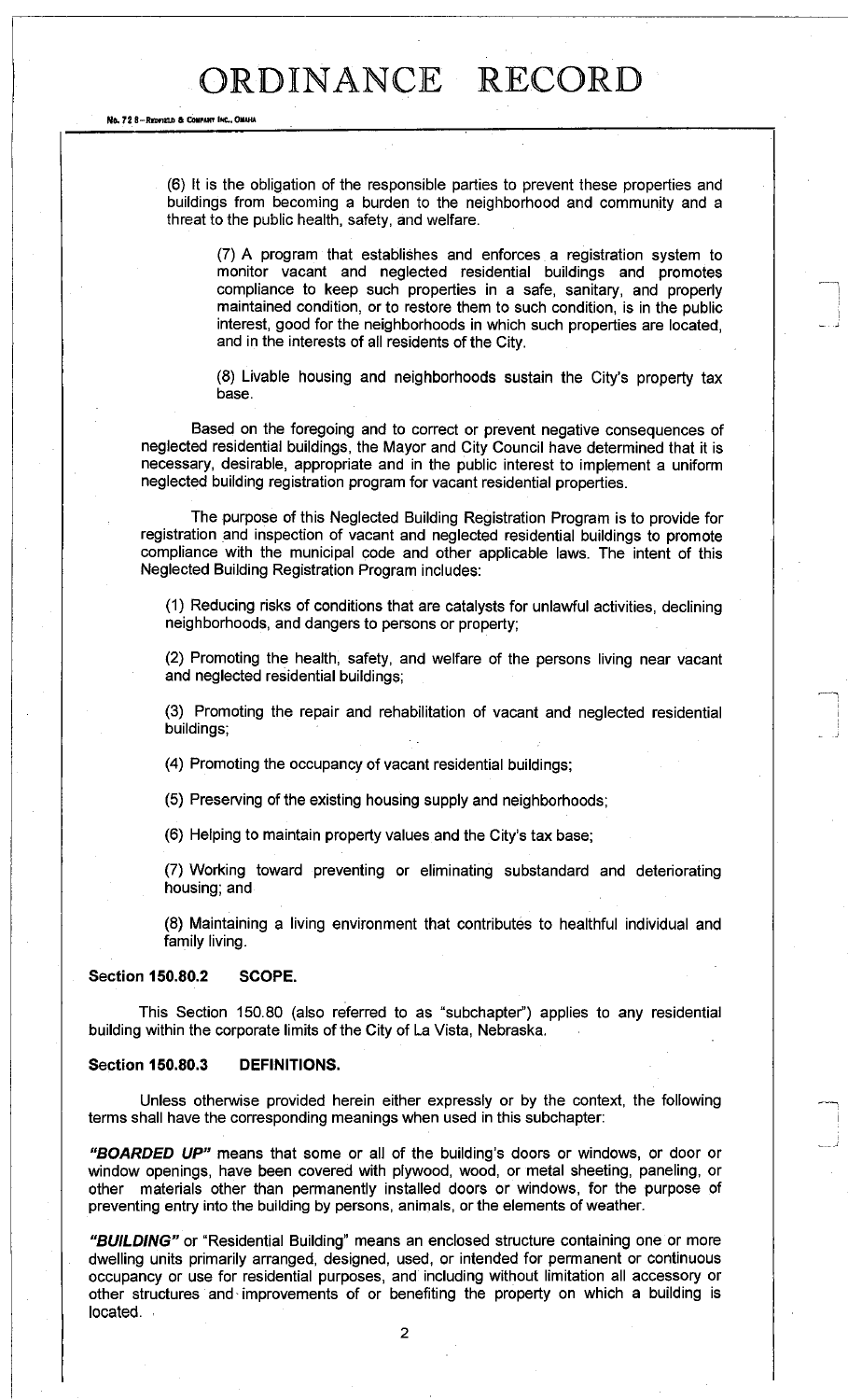No. 72 B-REDFIELD & COMPANY INC., OMAHA

*"BUILDING DEPARTMENT"* means the Buifding Division of the Community Development Department.

*"BUILDING OFFICIAL"* means the Chief Building Official of the City of La Vista or his or her designee.

**"CITY CODE"** means the La Vista Municipal Code.

*"DETERIORATION"* means the state, or process of becoming, impaired or inferior in quality, function, or condition, including without limitation, to weaken, disintegrate, corrode, rust or decay, and lose effectiveness; and/or the lowering in quality of the condition, stability, integrity, effectiveness, function, or appearance of a property, building, structure or improvements, or any parts thereof, characterized by holes, breaks, rot, crumbling, peeling, rusting, or any other evidence of physical decay or neglect or extraordinary use, wear and tear, or lack of maintenance, replacement, or repairs of a significant or widespread nature as opposed to a limited, isolated, or concentrated nature.

*"DIRECTOR"* means the Community Development Director or his or her designee.

*"DWELLING"* means any building that contains one or more dwelling units constructed or used for residential purposes, or intended or designed to be built, used, rented, leased, let, or hired out to be occupied for residential purposes, excluding hotels and motels. This includes, but is not limited to, single family houses, duplexes, apartments, and other similar buildings or structures.

*"DWELLING UNIT"* means a single unit, with one or more rooms, providing independent living facilities for residential purposes of one or more persons.

*"EFFECTIVE DATE"* means the effective date of this subchapter, which shall be , 2017.

**"LOCAL AGENT"** means an agent of the owner pursuant to Section 150.80.7.

*"NEGLECTED BUILDING"* means an unoccupied dwelling with respect to which one or more of the following have occurred:

(A) Within the last six months, the property is the subject of two or more notices of violation of the provisions of applicable federal, state or local laws or regulations, including without limitation, Chapter 50, 91, 92, 93, 133, or 150 of the city code;

(B) The dwelling is unsecured for 30 days or more;

(C) The dwelling has sustained significant fire, wind, water, or other damage and is uninhabitable and diligent, consistent efforts to repair, rehabilitate, demolish, or remove the building are not evident within 60 days after the occurrence resulting in the damage described herein;

(D) The dwelling has been declared a nuisance pursuant to applicable State Statutes, or Ordinances or regulations of the City, including without limitation, Neb. Rev. Stat. §18-1722 or Chapter 92 of the city code;

(E) The dwelling has been boarded up for a period of more than 60 days;

(F) The dwelling has been declared and placarded by the Building Department as a dangerous building or an unsafe structure pursuant to applicable State Statutes, or Ordinances or regulations of the City, including without limitation Section 92.15 or Chapter 150 of the city code;

(G) The dwelling has sustained substantial deterioration due to the lack of maintenance, replacement, or repairs and the owner has failed to comply with a previous notice to correct a violation of the city code;

(H) The owner has failed to appear and a warrant has been issued in the County Court of Sarpy County, Nebraska, for a violation of federal, state or local laws or regulations, including without limitation, Chapter 50, 91, 92, 93, 133, or 150 of the city code regarding an unoccupied building or structure with violations under such laws or regulations; or

(I) The owner has refused to accept service of notices of violation of applicable laws or regulations, including without limitation, Chapter 50, 91, 92, 93,133, or 150 of the city code, when service has been attempted.

*"OCCUPANCY"* means actual possession and use of a property.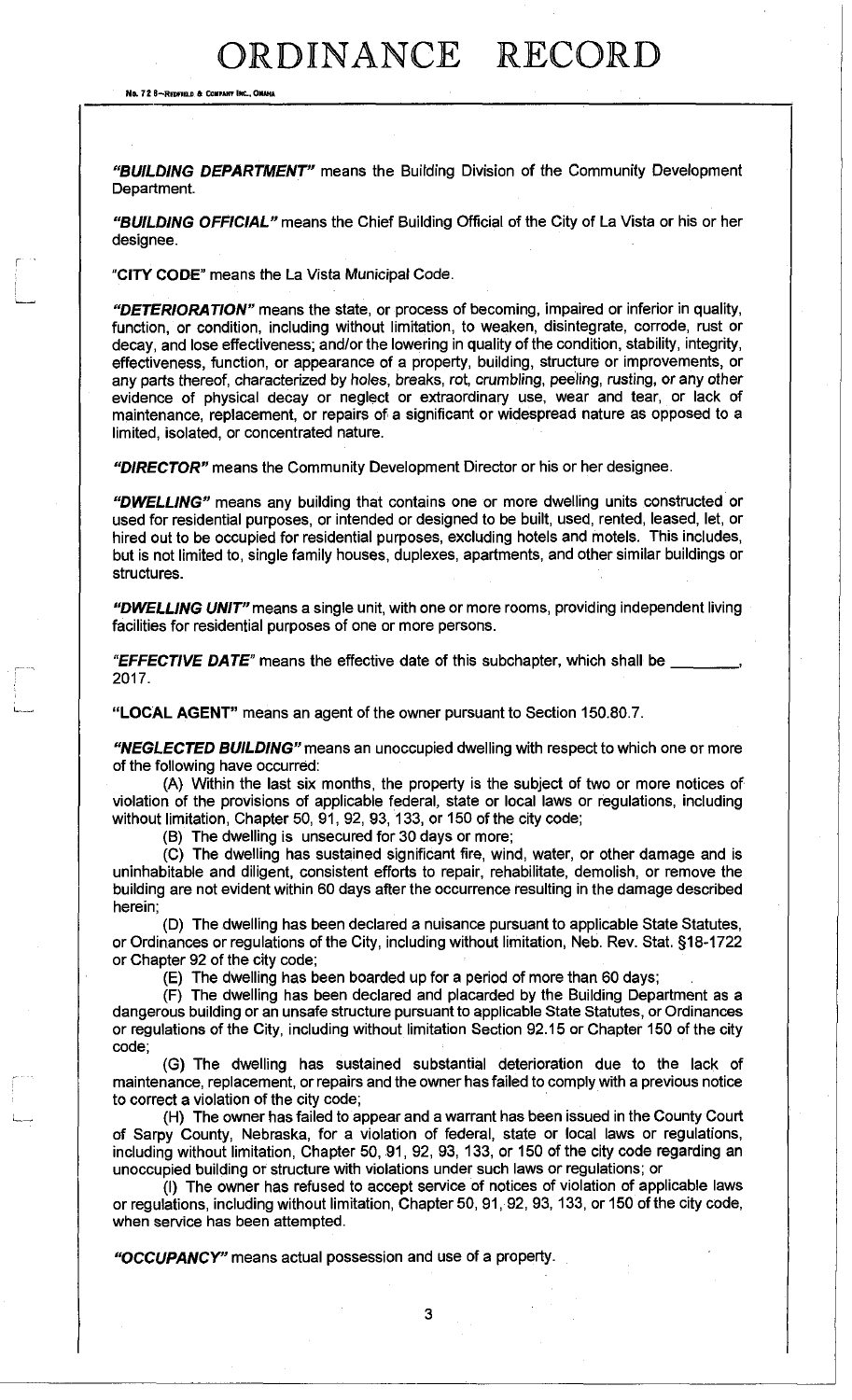#### No. 72 8-REDFIELD & COMPANY INC., OMAHA

PERSON" means any individual, firm, association, corporation, company, syndicate, partnership, limited liability company, or other legal entity, or any natural person.

*"PROPERTY"* means all real property in connection with a neglected building, including the parcel on which the building is located.

*"PROPERTY MANAGER"* means a person responsible for the management of the dwelling other than the property owner. A property manager shall be deemed to be the property owner's agent for purposes of this subchapter unless the property owner otherwise advises the City in writing.

*"PROPERTY OWNER" or "OWNER"* means any person who alone or with others holds legal title to a dwelling, dwelling unit, or property as recorded with the Sarpy County Register of Deeds, or an equitable interest in such dwelling, dwelling unit, or property, or otherwise has care, custody, or control of the dwelling, dwelling unit, or property as guardian, conservator, receiver, trustee, executor, administrator, beneficiary, or other representative or represented capacity, to the extent proof of such control is presented to the satisfaction of the Building Official. All holders of any legal or equitable title or interest in a dwelling, dwelling unit, or property shall be jointly and severally liable as owners and property owners under this subchapter.

*"PROPERTY OWNER'S AGENT"* means a person designated by a property owner as an agent to act on behalf of and bind the property owner in all matters arising out of or under this subchapter, except to the extent such authority shall be expressly limited as provided in writing to the Building Official. A property manager shall be deemed to be the property owner's agent for purposes of this subchapter unless the property owner otherwise advises the City in writing.

"RESIDENTIAL PURPOSES" means occupancy or use for residential or living quarters, including without limitation shelter, cooking, eating, sanitation, and/or sleeping by one or more persons.

*"UNOCCUPIED BUILDING"* means a building that is not actively used as a dwelling.

*"UNSECURED"* means that access to part or all of an unoccupied building may be obtained with little or no effort, including without limitation, by way of any open, unlocked, damaged, broken, weakened, compromised, or missing doors, windows, or other components. (Ord.  $\pm$  date  $\pm$  )

### **Section 150.80.4. ADMINISTRATION AND ENFORCEMENT.**

(A) The Building Official or his or her designee shall be primarily responsible for administration and enforcement of this subchapter, including without limitation, interpretation of the provisions thereof, and shall be authorized to designate any other persons to assist in carrying out any task or function.

(B) Inspections. The Building Official or his or her designee shall be authorized and directed from time to time to make inspections to carry out this subchapter and safeguard the welfare and safety of the general public, including without limitation, to determine the condition of a property and sufficiency of any corrective actions. Inspections may be conducted at such times as the Building Official determines necessary, including inspections on a complaint basis. Any inspection pursuant to this subchapter shall be subject to voluntary consent or pursuant to a warrant or other court order in accordance with applicable law.

(1) Notice. At least ten days advance written notice of inspection shall be provided to a property owner in accordance with applicable law.

(2) Access.

(a) It shall be the responsibility of the property owner or the property owner's agent to be present at the property at the date and time of all initial and subsequent inspections to provide access for the inspection. Failure to be present at any initial or follow-up inspection will result in an additional administrative and rescheduling fee in accordance with the master fee ordinance, in addition to any other rights or remedies available to the city.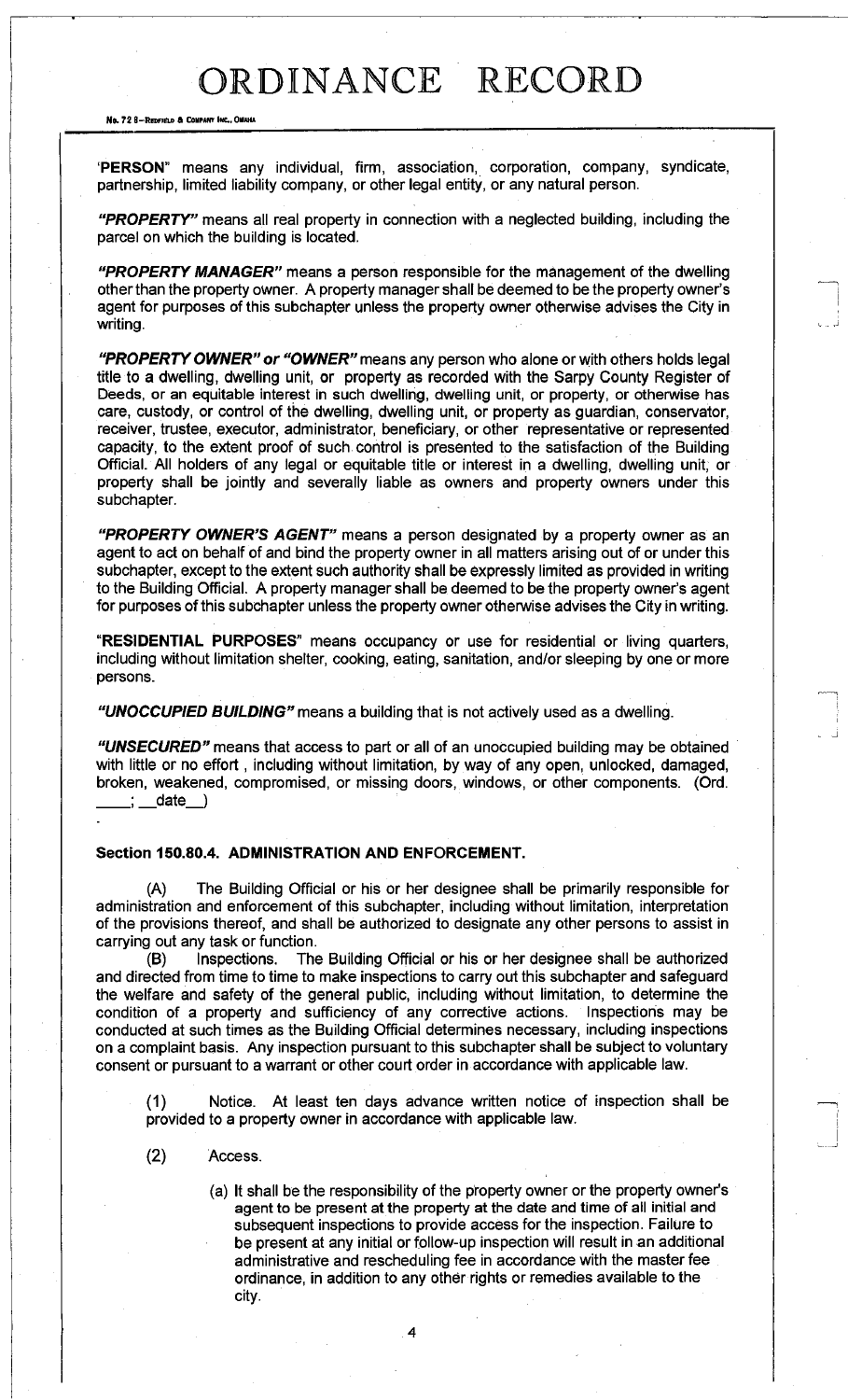No. 72 8-Reorieux a Co

- (b) If any property owner or other person lawfully in control of a property or dwelling contained therein fails or refuses to consent to access and entry to the property or dwelling under its/his/her ownership or control for any inspection pursuant to this subchapter, the Building Official shall apply for and obtain a warrant or other appropriate court order authorizing such inspection in accordance with applicable law, including but not limited to, Neb. RS 29-830 et seq.
- (c) Access requirements or inspections provided under this subchapter shall be in addition and supplemental to any other access or inspection in accordance with applicable law.
- (d) Inspection Fees. An initial inspection shall be conducted at no charge. Inspection of a property after the initial inspection also shall be conducted at no charge if violations have been corrected. If any violation has not been corrected, a fee shall be charged for inspections after the initial inspection as provided in the master fee ordinance, which fee shall be due and payable before a property is removed from the registration list.

(C) Any officer, official, or employee of the City charged or assisting with administration or enforcement of this subchapter shall not, in the discharge of his/her duties, thereby render himself/herself liable personally. Any suit brought against an officer, official, or employee of the City because of such act performed by him or her in the administration or enforcement of any of the provisions of this subchapter shall be defended by the City until the final termination of the proceedings therein.

## **Section 150.80.5. CHAPTER NOT EXCLUSIVE.**

This subchapter in no way limits the remedies, penalties, actions, or abatement measures which may be taken by the Building Official or City at law or in equity for a violation described in this subchapter that also constitutes a violation under any other applicable federal, state or local laws or regulations.

### **Section 150.80.6. DUTY TO REGISTER NEGLECTED BUILDING.**

(A) NOTICE OF NEGLECTED BUILDING. The Building Official or Building Division shall notify the property owner of any determination that a dwelling is a neglected building. Such notice shall be personally delivered or mailed regular first class U.S. mail, postage prepaid, addressed to the owner of said property as the owner's name and address appears on the last equalized assessment roll of Sarpy County. Mailed service shall be deemed good service upon deposit with the United States Postal Service, postage prepaid.

(1) Service to the owner appearing on the last equalized assessment roll of Sarpy County shall suffice for purposes of notice under this subchapter when a property has multiple owners.

(2) Service on a property owner's agent shall be deemed good service on the owner.

(3) A copy of the notice under this subsection (A) shall be recorded by the City Clerk in the records of the Register of Deeds of Sarpy County, Nebraska and indexed against the property.

(B) REGISTRATION OF NEGLECTED BUILDING. The owner of a neglected building no later than thirty days after notice pursuant to subsection "A" shall register such neglected building with the Building Department.

(C) APPLICATION FOR REGISTRATION.

(1) An application to register a neglected building satisfying the requirements of this subchapter shall be filed with the City of La Vista and be accompanied by all applicable registration fees as described herein and/or established by the master fee ordinance from time to time.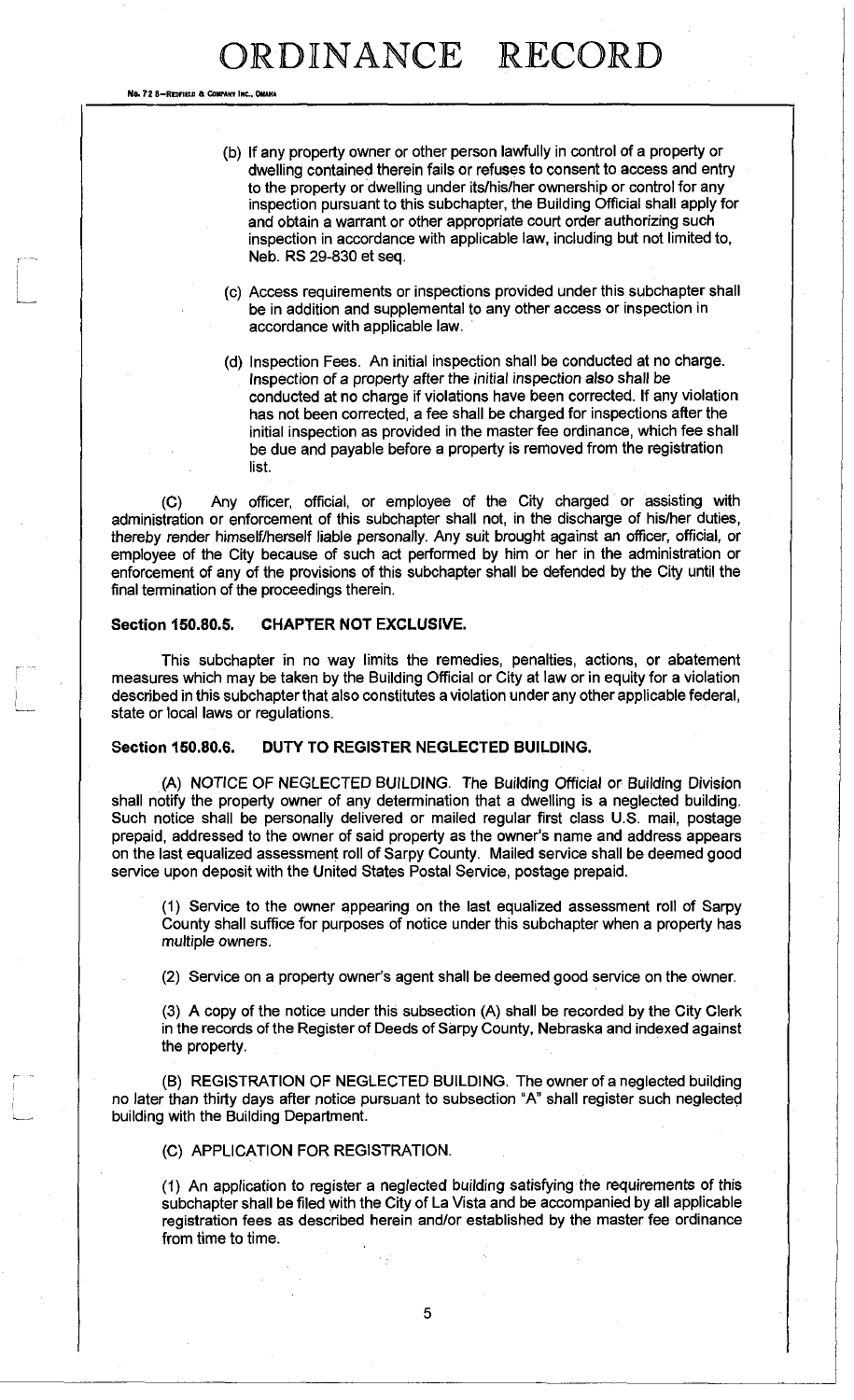#### No. 72 8-REDFIELD & COMPANY INC., OMAHA

(2) Specific Requirements. The application to register a neglected building shall be made in such manner as determined from time to time by the Building Official and include without limitation the following information:

- (a) The correct legal description and address of the property.
- (b) Names, street addresses, telephone numbers, and e-mail addresses (if applicable) of the property owner or owners;
- (c) Names, street addresses, and telephone numbers of all known lienholders and all other parties with a legal or equitable interest in the property;
- (d) Names, street addresses, telephone numbers, and e-mail addresses (if applicable) of the property owner's agent, if applicable, and of the local agent;
- (e) The length of time the building is reasonably expected to remain unoccupied under the circumstances and plan for occupancy;
- (f) A plan and timetable to correct and bring the building into compliance with applicable federal, state, or local laws or regulations constituting the bases for a neglected building determination;
- (g) If the owner does not intend to sell, repair, or rehabilitate the building(s), the owner shall provide a plan for the removal or demolition of all buildings and structures, including a reasonable timeline for completion; and
- (h) Such other information as the Building Official from time to time determines necessary or appropriate to carry out purposes or provisions of this subchapter.

(D) REGISTRATION DETERMINATION. A neglected building shall not be deemed registered until all requirements of registration have been satisfied as determined by the Building Official. The Building Official shall have the authority to deny a registration for any failure to do so, or for reasons that the Building Official determines sufficient considering the purposes of this subchapter, including without limitation the following:

> (1) Any information supplied for the registration is incomplete, false, fictitious, or inaccurate;

> (2) The timetable proposed by any owner for taking any action is unreasonably long, including without limitation a proposed timetable for bringing the building into compliance;

> (3) The plan for any action proposed by an owner is insufficient, including without limitation any plan for repairs and bringing the building into compliance that does not address or correct the violations or deficiencies identified by the Building Official or Building Department;

(4) Any required action of a property owner is more than 30 days past due; or

(5) More than 90 days have passed since the first notice of registration has been served or delivered to the property owner or property owner's agent, and registration has not been accomplished.

(E) In the event a registration is denied, the Director shall consult with the City Attorney for consideration of further action. The City Attorney, as directed by the City Administrator or City Administrator's designee, may take any action as the City Administrator or City Administrator's designee determines necessary or appropriate to enforce this subchapter.

(F) In addition to any other remedy permitted in this subchapter, chapter, or city code, in the event an owner fails to timely register or re-register a neglected building as required herein, the City may register or re-register the building, and the registration fees, all penalties, and other consequences that may or shall apply to the owner of the property due to the owner's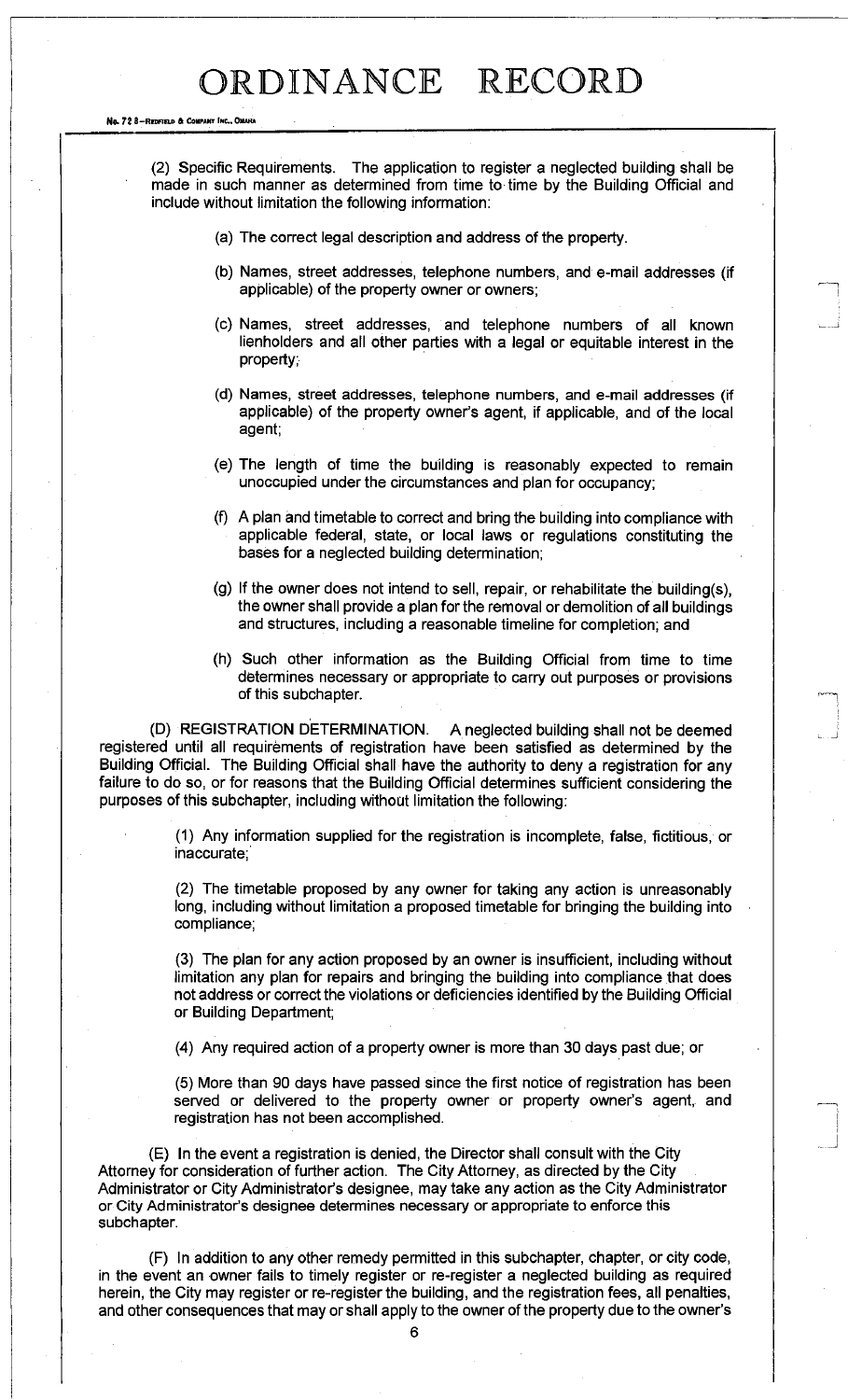No. 72 B-REDFIELD & COMPANY INC., OMAHA

failure to register shall be equally enforceable when the building is registered or re-registered by the City. In the event the City registers a neglected building, such registration shall only require the information set forth in subsections a through c of subsection (C)(2) above. Notice of such registration by the City shall be sent to the property owner or the property owner's agent in the same manner set forth in subsection (A) above.

(G) The owner of any dwelling that has been placarded as an unsafe or dangerous structure for 180 days or more as of the date of passage of this section shall have 90 days from said date of passage to correct violations and otherwise bring the building(s) into compliance with applicable laws and regulations.

(H) The Building Department shall maintain a registration list identifying all properties currently registered and describing all actions taken with respect to each registered building.

(I) Each registration automatically shall expire and terminate at the end of 90 days unless earlier removed from the registration list. If the building has not been removed from the registration list at the expiration of a registration herein, the property owner shall re-register the building pursuant to this section.

(J) REGISTRATION FEES. The property owner shall pay a registration fee at the time of registration. Neglected building registration fees shall be in such amounts as provided in the master fee ordinance from time to time. Once registered, a new registration fee shall be due and payable for each additional 90-day period thereafter, or portion thereof, as though registered for the first time, until the building is removed from the list. In the event the City registers or re-registers a neglected building, the registration fee, by virtue of the City undertaking performance of the registration or re-registration function, shall be deemed paid by the City and shall be a cost for which owner is liable and shall become a lien on the property as set forth in Section 150.80.8. Accrual of reimbursable registration fees shall be separate from and in addition to any civil penalties permitted in this subchapter or other provisions of the city code or applicable law. Fees for each additional 90-day period shall become a lien on the property as set forth in Section 150.80.8.

## **Section 150.80.7. LOCAL AGENT REQUIRED.**

The property owner of any neglected property covered by this subchapter shall be available to respond to an emergency on a twenty-four (24) hour basis. This requirement may be met by maintaining an operating business or residence within sixty (60) miles of the property at which the property owner or property owner's agent is regularly present, or by use of a responsible local agent who resides within Sarpy County or an adjoining county; any of whom can be contacted on a twenty-four (24) hour basis. If the property owner's agent or a local agent is used, the property owner shall provide the City with the name, address, and telephone number of the property owner's agent or local agent in addition to owner information. A post office box, mailing address, or toll free numbers shall not be deemed sufficient to meet the provisions of this section. The owner's designation of an agent shall not relieve the owner of an obligation to comply with the provisions of this subchapter or any other provisions of the city code or laws of the State of Nebraska.

## **Section 150.80.8. REGISTRATION PENALTY; LIEN ON PROPERTY; ASSESSMENT PROCESS.**

(A) In addition to reimbursing the City for all registration fees deemed paid by the City, any owner who fails to timely register a neglected building, as required by this chapter, shall be liable for a civil penalty not to exceed \$500.00 as determined by the Director.

(B) Each civil penalty herein shall automatically renew for an additional 90 days unless the neglected building is removed from the registration list as set forth in this chapter with new fees assessed pursuant to Section 150.80.6.

(C) If a building continues to meet the definition of a neglected building for a period of more than 90 calendar days after notice is given, or has been registered, and the owner fails or refuses to register or re-register the neglected building after the initial registration expires, or if the City has not been reimbursed for any portion of registration fees deemed paid by the City, or an assessed civil penalty is not paid, the Director may continue to assess a penalty not to exceed \$500.00 for each 90-calendar-day period, or portion thereof, the neglected building continues to be unregistered or the registration fees or civil penalties are not paid. At no time shall the amount of unreimbursed registration fees, civil penalties, and assessments exceed \$4,000.00 per building in a calendar year, but shall be cumulative in following years. The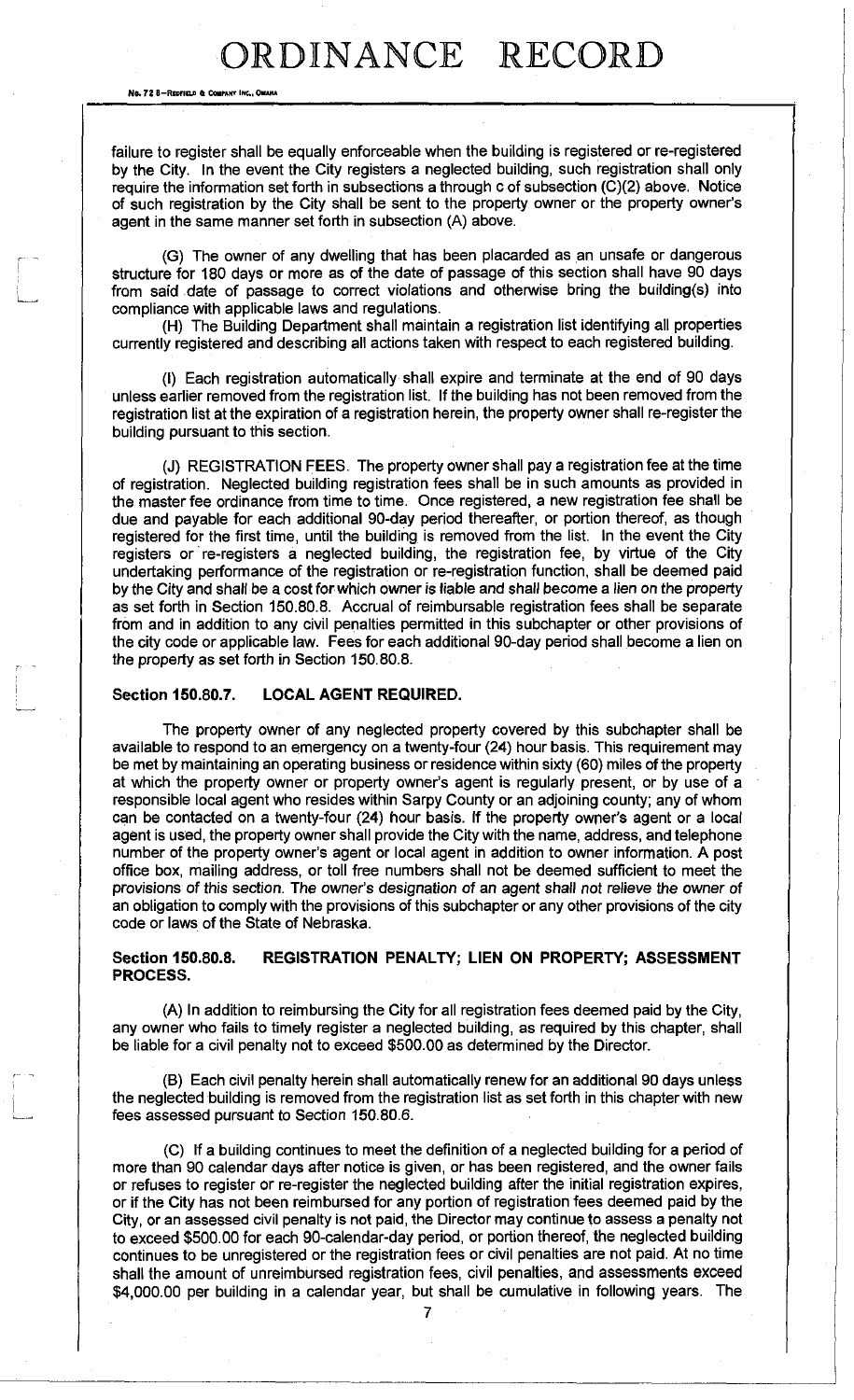#### No. 72 8-REDFIELD & COMPANY INC., OMANA

Director may reduce, waive, or stay the imposition of a civil penalty herein for good cause shown by the owner in efforts to comply with this section of an approved plan.

(D) All registration fee reimbursements and civil penalties assessed shall be payable directly to the City.

(E) The owner of the property at the time any notice under Section 150.80.6 is issued shall be personally liable for all unreimbursed registration fees and unpaid civil penalties and any unreimbursed fees and penalties shall also be a lien on any real estate upon which the neglected building is wholly or partially located, from the date of assessment of fees and civil penalties. Interest as allowed by applicable Nebraska law shall also accrue unless reduced, waived or stayed by the Director

(F) The Director shall be authorized to develop policies and procedures for the implementation of this penalty.

(G) The Director shall keep an itemized account of the expenses incurred by the City pursuant to this section. For assessment of unpaid fees and civil penalties hereunder, the Director shall prepare and file with the City Clerk a report specifying the actions taken, the itemized and total cost of the actions, a description of the real property upon which the building or structure is or was located, and the names and addresses of the owners of the property.

(H) Upon receipt of said report, the City Clerk shall present it to the City Council for consideration. The City Council shall fix a time, date, and place for hearing said report and any protests or objections thereto. The City Clerk shall cause notice of said hearing to be posted upon the property involved, published once in a newspaper of general circulation in the City, and served by regular first class U.S. mail, postage prepaid, addressed to the owner of said property as the owner's name and address appears on the last equalized assessment roll of the county, if such so appears, or as known to the clerk. Deposit of the notice with the United States Postal Service shall be deemed good service. Such notice shall be given at least ten days prior to the date set for the hearing and shall specify the day, hour, and place the Council will hear and pass upon the Director's report, together with any objection or protests which may be made thereto, and assess such property with such cost. Such assessment shall be a lien upon such property from the date of assessment, shall become delinquent thirty days after the date of assessment, and shall draw interest from said date until paid at the same rate as provided by law for delinquent general real estate taxes. Foreclosure on a lien shall be pursuant to Nebraska law.

### **Section 150.80.9. REGISTRATION PENALTY; NOTICE.**

(A) Whenever the owner of a neglected building fails to timely register or re-register such building or if the City registers or re-registers a neglected building, a Notice of Registration Penalty shall be issued to the owner within 10 days after the date for registration or reregistration.

(B) A separate Notice of Registration Penalty shall be issued for each subsequent registration fee or civil penalty that may be assessed.

(C) The Notice of Registration Penalty shall be sent to the owner or resident agent by regular first class U.S. mail or personal service and shall be deemed good service upon deposit with the United States Postal Service, if first class mail is used. Service upon the resident agent shall be deemed to be good service upon the owner.

(D) All Notices of Registration Penalty shall be recorded in the offices of the City Clerk and the Register of Deeds for Sarpy County, Nebraska and indexed against the property.

### **Section 150.80.10. REINSPECTION**

The Building Official or his or her designee may periodically reinspect neglected buildings to ensure compliance with this subchapter and all applicable court or administrative orders.

**Section 150.80.11. REMOVAL FROM REGISTRATION LIST.**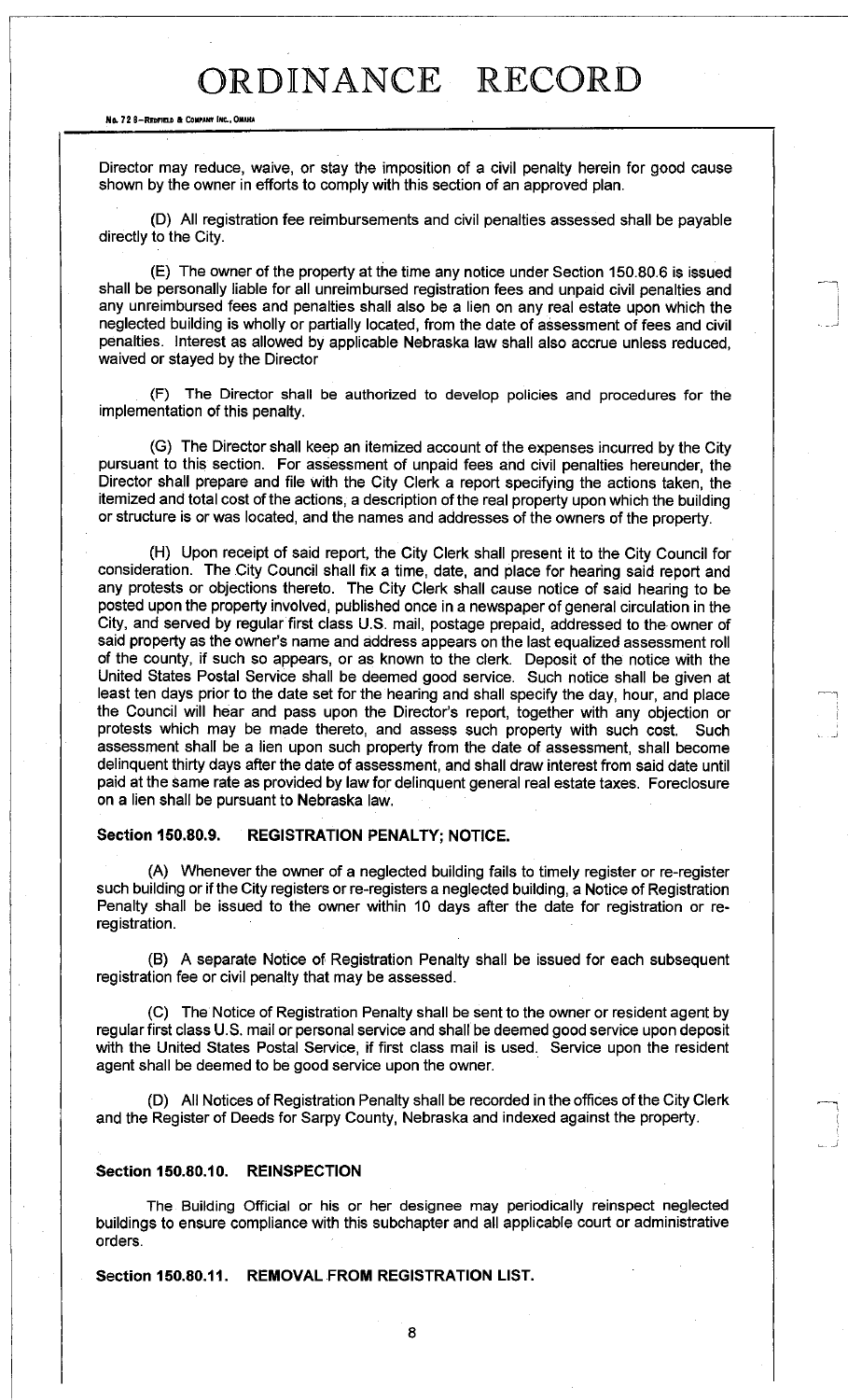No. 72 8-REONNE » COMPANY INC.. OMAHA

(A) A neglected building shall be removed from the registration list and requirements of this chapter by the Director upon such building meeting one or more of the following:

> (1) Correcting all applicable violations and all registration and other fees and penalties have been paid in full;

(2) Removal or demolition by the owner;

(3) Removal or demolition by the City of La Vista; or

(4) Discharge of all assessed registration and other fees and penalties *and/or* liens upon the property through a foreclosure or other legal process; or

(B) Removal from the registration list shall not result in the reduction, waiver, discharge, release, or other modifications to fees or penalties assessed to the property except as may be ordered by a court of law with competent jurisdictions or as may be modified by the Director herein.

(C) The Director, within 30 days after a building satisfies subsection (A)(1) above, shall record a Notice of Compliance with the Register of Deeds stating that, as of the date of the Notice of Compliance, the property complies with the city code.

(D) The Director, in consultation with the City Attorney, may remove a neglected building from the list in the event the Director determines that the interests of the City and the purpose of this ordinance are best served by removal. Such a finding or determination shall be in writing before becoming effective. All such findings or determinations shall be recorded with the City Clerk.

## **Section 150.80.12. REGISTRATION NON-TRANSFERABLE.**

If the neglected building is required to be registered pursuant to this subchapter, a new registration shall be required for each change of ownership of the building. The seller of a neglected building, which is registered with the Building Department pursuant to this subchapter, shall notify the Building Department within ten business days after the sale or other transfer or conveyance of any registered property. The Director may waive the requirement of a registration following a conveyance if sufficient evidence is provided that action will be taken immediately after the sale to bring the building back into compliance with applicable requirements or remove or demolish the neglected building.

## **Section 150.80.13. APPEALS TO BOARD OF APPEALS.**

Any decision or action of the Director or Building Official related to this subchapter shall be subject to such procedural requirements as described in the International Property Maintenance Code or other applicable law, including any rights of appeal.

## **Section 150.80.14. FAILURE TO REIMBURSE REGISTRATION FEES OR PAY CIVIL PENALTIES.**

In the event that any person fails to reimburse the City for registration fees or pay civil penalties assessed herein, the City Attorney, as directed by the City Administrator or his or her designee, is authorized to seek the recovery of all such registration fees and civil penalties by any means allowed by law. In the event the City Attorney forecloses on any liens assessed under this subchapter, notice shall be given to the owner in accordance with applicable law.

### **Section 150.80.15. COLLECTION AND DISTRIBUTION OF FEES AND PENALTIES.**

Any collection or reimbursement of fees and costs incurred due to the registration of a neglected building by the City, and any penalties collected herein shall be deposited in the General Fund and appropriated or distributed pursuant to applicable law. No fee or any other amount paid the city under this subchapter in any case shall be refunded, except to the extent equity may require as determined by the City Administrator or the City Administrator's designee in his or her sole discretion.

# **Section 150.80.16. CRIMINAL VIOLATIONS; PENALTIES.**